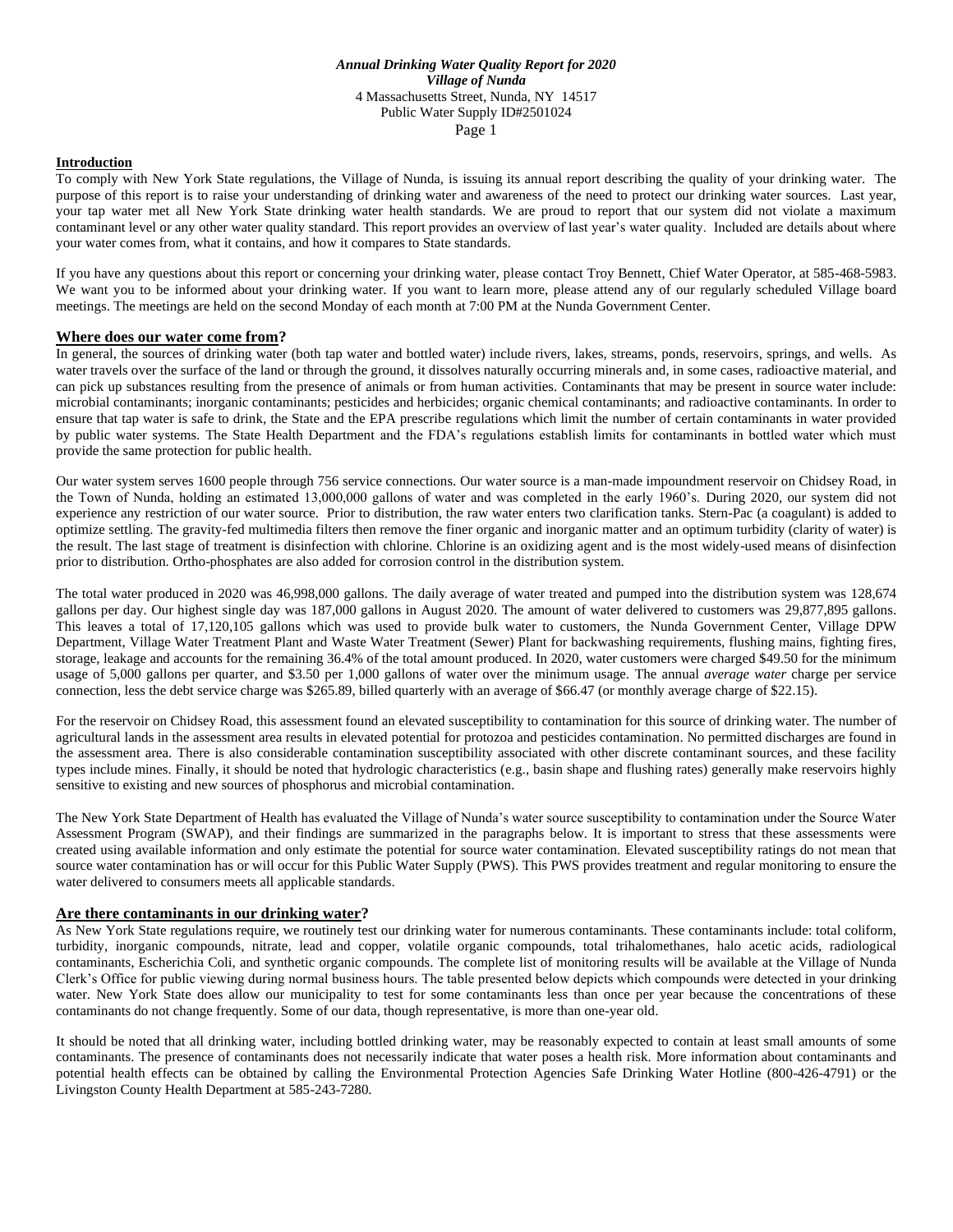# *Annual Drinking Water Quality Report for 2020*

*Village of Nunda* 4 Massachusetts Street, Nunda, NY 14517

Public Water Supply ID#2501024

Page 2

| <b>Table of Detected Contaminants</b>                                                                        |                     |                   |                                            |                          |            |                                           |                                                                                                                                                                           |  |  |  |  |  |
|--------------------------------------------------------------------------------------------------------------|---------------------|-------------------|--------------------------------------------|--------------------------|------------|-------------------------------------------|---------------------------------------------------------------------------------------------------------------------------------------------------------------------------|--|--|--|--|--|
| Contaminant                                                                                                  | Violation<br>Yes/No | Date of<br>Sample | Level Detected<br>Average/Maximum<br>Range | Unit<br>Measure-<br>ment | MCLG       | Regulatory<br>Limit<br>(MCL, TT<br>or AL) | Likely Source of<br>Contamination                                                                                                                                         |  |  |  |  |  |
| <b>Chlorine Residuals Measured in Distribution</b>                                                           |                     |                   |                                            |                          |            |                                           |                                                                                                                                                                           |  |  |  |  |  |
| Chlorine Residual                                                                                            | N <sub>0</sub>      | Daily             | .0795/1.02<br>Range                        | mg/1                     | N/A        |                                           | MRDL=4.0 Water additive used to control microbes                                                                                                                          |  |  |  |  |  |
| Microbiological Contaminants                                                                                 |                     |                   |                                            |                          |            |                                           |                                                                                                                                                                           |  |  |  |  |  |
| Turbidity <sup>(1)</sup> (Raw)                                                                               | N <sub>0</sub>      | Daily             | .879 / 12.30<br>Average /<br>Maximum       | <b>NTU</b>               | N/A        | N/A                                       | Soil Runoff                                                                                                                                                               |  |  |  |  |  |
| Turbidity <sup>(1)</sup> (Treatment)                                                                         | N <sub>0</sub>      | Daily             | .0296 / .3700                              | <b>NTU</b>               | N/A        | $TT = 0.3$                                | Soil Runoff                                                                                                                                                               |  |  |  |  |  |
| Turbidity <sup>(1)</sup> (Distribution)                                                                      | No                  | 5 per<br>week     | .1142 / .6600<br>Average /<br>Maximum      | <b>NTU</b>               | N/A        | $NTU = 5$                                 | Soil Runoff                                                                                                                                                               |  |  |  |  |  |
| <b>Disinfection Byproducts</b>                                                                               |                     |                   |                                            |                          |            |                                           |                                                                                                                                                                           |  |  |  |  |  |
| <b>Total Trihalomethanes</b><br>(Chloroform,<br>Bromodichlorimethane,<br>Dibromochloromethane,<br>Bromoform) | No                  | 9/1/2020          | 44                                         | ug/L                     | N/A        | $MCL = 80$                                | By-product of drinking water chlorination needed to kill<br>harmful organisms. Trihalonmethanes are formed when source<br>water contains large amounts of organic matter. |  |  |  |  |  |
| Haloacetic Acids                                                                                             | No                  | 9/11/2020         | 13                                         | ug/L                     | N/A        | $MCL = 60$                                | By-product of drinking water chlorination.                                                                                                                                |  |  |  |  |  |
| <b>Disinfection byproduct Precursors</b>                                                                     |                     |                   |                                            |                          |            |                                           |                                                                                                                                                                           |  |  |  |  |  |
| TOC -<br><b>Total Organic Carbon</b><br>Raw Water                                                            | No                  | Monthly           | 1.618 / 2.300<br>Average / Range           | mg/L                     | N/A        | N/A                                       | Disinfection by-product Precursor                                                                                                                                         |  |  |  |  |  |
| TOC -<br><b>Finished Water</b>                                                                               | No                  | Monthly           | $<$ 1/1.600<br>Average / Range             | mg/L                     | N/A        | TT 15 -<br>25%<br>removal                 | Disinfection by-product Precursor                                                                                                                                         |  |  |  |  |  |
| <b>Inorganic Contaminants</b>                                                                                |                     |                   |                                            |                          |            |                                           |                                                                                                                                                                           |  |  |  |  |  |
| Barium                                                                                                       | No                  | 1/11/21           | 43.1                                       | mg/1                     | $\sqrt{2}$ | $MCL = 2$                                 | Discharge of drilling wastes; Discharge from metal refineries;<br>Erosion of natural deposits.                                                                            |  |  |  |  |  |
| Chloride                                                                                                     | No                  | 11/5/2020         | 27                                         | mg/L                     | $\rm N/A$  | $MCL =$<br>250                            | Naturally occurring or indicative of road salt contamination.                                                                                                             |  |  |  |  |  |
| Sodium                                                                                                       | No                  | 11/3/2020         | 17                                         | mg/L                     | AL         | $AL = 20$                                 | Naturally occurring; Road salt; Water softeners; Animal waste.                                                                                                            |  |  |  |  |  |
| Chloroform <sup>(2)</sup><br>Bromodichloromethane <sup>(2)</sup><br>Dibromochloromethane <sup>(2)</sup>      | No                  | 9/1/2020          | 28<br>12<br>3.7                            | ug/l                     | N/A        | $MCL = 80$                                | Byproduct of drinking water chlorination.                                                                                                                                 |  |  |  |  |  |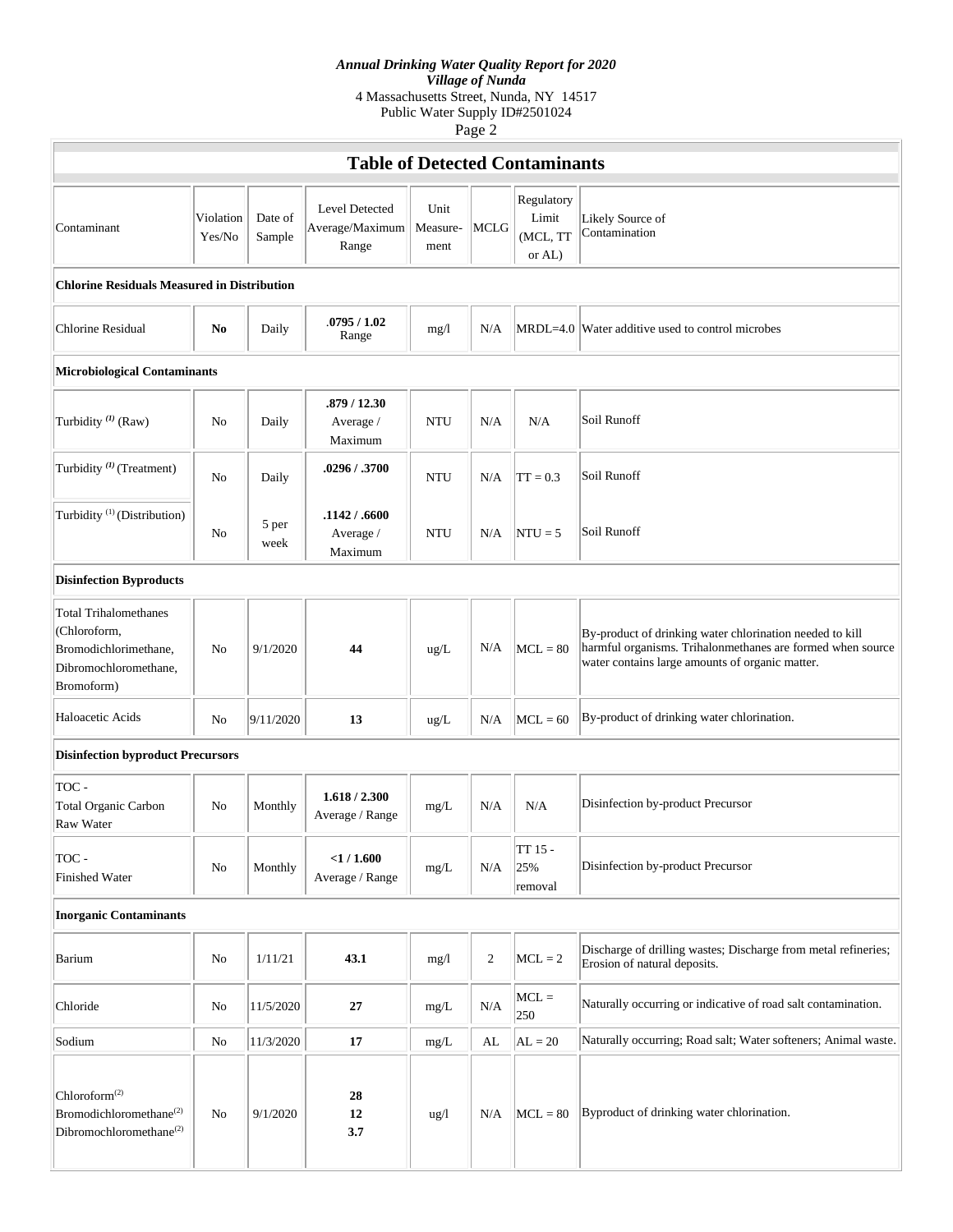### *Annual Drinking Water Quality Report for 2020 Village of Nunda* 4 Massachusetts Street, Nunda, NY 14517 Public Water Supply ID#2501024 Page 3

| <b>Lead and Copper</b>                                |                |                                       |                                                          |                         |                |                               |                                                                                                                                                               |  |  |  |
|-------------------------------------------------------|----------------|---------------------------------------|----------------------------------------------------------|-------------------------|----------------|-------------------------------|---------------------------------------------------------------------------------------------------------------------------------------------------------------|--|--|--|
| Copper                                                | No             | 8/28/2020                             | $0.0449^{(3)}$<br>Average / Range<br>$.0010 - .0990$     | mg/L                    | $\overline{0}$ | $AL = 1.3$                    | Corrosion of household plumbing systems; erosion of natural<br>deposits. Ten locations were used for this analysis spread-out<br>throughout the municipality. |  |  |  |
| Lead                                                  | No             | 8/28/2020                             | $0.0014^{(3)}$<br>Average / Range<br>$< 0.0010 - 0.0014$ | $\frac{u g}{l}$<br>mg/L | AL             | $AL = 15$                     | Corrosion of household plumbing systems; erosion of natural<br>deposits. Ten locations were used for this analysis spread-out<br>throughout the municipality. |  |  |  |
| Long Term 2 Enhanced Surface Water Treatment Rule (4) |                |                                       |                                                          |                         |                |                               |                                                                                                                                                               |  |  |  |
| Escherichia<br>Coli<br>$(E. \text{ coli})$            | N <sub>0</sub> | $1/2020 -$<br>12/2020<br>Every<br>two | All tests completed<br>during this<br>timeframe created  | $cfu/100ml$ .           | $\overline{0}$ | Yearly<br>average<br>over 100 | Naturally present in the environment.                                                                                                                         |  |  |  |

*(1)* Turbidity is a measure of the cloudiness of the water. We test it because it is a good indicator of the effectiveness of our filtration system. Our highest single treated turbidity measurement of 0.370 NTU for the year occurred on June 11, 2020, State regulations require that turbidity, prior to distribution, must always be below 1 NTU. The regulations require that 95% of the turbidity samples collected have measurements below 0.3 NTU. Turbidity samples are collected 5 days per week at various locations in the distribution system. Regulations require that distribution turbidity readings do not exceed 5 NTU.

*(2)* The total of chloroform, bromodichloromethane, dibromochloromethane and bromoform for the Village of Nunda equals 43.7 ug/L and meets the standard of not exceeding 80 ug/L.

*(3)* The level presented represents the 90th percentile of the 10 sites tested. A percentile is a value on a scale of 100 that indicates the percent of a distribution that is equal to or below it. The 90th percentile is equal to or greater than 90% of the lead and copper values detected at your water system. The action level for lead and copper was not exceeded at any of the sites tested.

## **What Does This Information Mean?**

weeks

negative results

Although no action level for lead was exceeded, we are required to present the following information on lead in drinking water:

If present, elevated levels of lead can cause serious health problems, especially for pregnant women, infants, and young children. It is possible that lead levels at your home may be higher than at other homes in the community as a result of materials used your home's plumbing. The Village of Nunda is responsible for providing high quality drinking water but cannot control the variety of materials used in plumbing components. When your water has been sitting for several hours, you can minimize the potential for lead exposure by flushing your tap for 30 seconds to 2 minutes before using water for drinking or cooking. If you are concerned about lead in your water, you may wish to have your water tested. Information on lead in drinking water, testing methods, and steps you can take to minimize exposure is available from the Safe Drinking Water Hotline (1-800-426-4791) or at http://www.epa.gov/safewater/lead.

### **Definitions:**

*Maximum Contaminant Level (MCL)*: The highest level of a contaminant that is allowed in drinking water. MCLs are set as close to the MCLGs as feasible.

*Maximum Contaminant Level Goal (MCLG)*: The level of a contaminant in drinking water below which there is no known or expected risk to health. MCLGs allow for a margin of safety.

*Maximum Residual Disinfectant Level (MRDL)*: The highest level of a disinfectant allowed in drinking water. There is convincing evidence that addition of a disinfectant is necessary for control of microbial contaminants.

*Action Level (AL)*: The concentration of a contaminant which, if exceeded, triggers treatment or other requirements which a water system must follow.

*Treatment Technique (TT)*: A required process intended to reduce the level of a contaminant in drinking water.

*Non-Detects (ND)*: Laboratory analysis indicates that the constituent is not present.

*Nephelometric Turbidity Unit (NTU)*: A measure of the clarity of water. Turbidity in excess of 5 NTU is just noticeable to the average person.

*Milligrams per liter (mg/l)*: Corresponds to one part of liquid in one million parts of liquid (parts per million - ppm).

*Micrograms per liter (ug/l)*: Corresponds to one part of liquid in one billion parts of liquid (parts per billion - ppb).

*Halo acetic acids (five) (HAA5)* means the sum of the concentrations in milligrams per liter of five specific halo acetic acid compounds.

*Total Trihalomethane (TTHM)* means the sum of the concentration of trichloromethane (chloroform), dibromochloromethane, bromodichloromethane and tribromomethane (bromoform).

*Colony forming unit(cfu)*: Measurement of a colony of cells